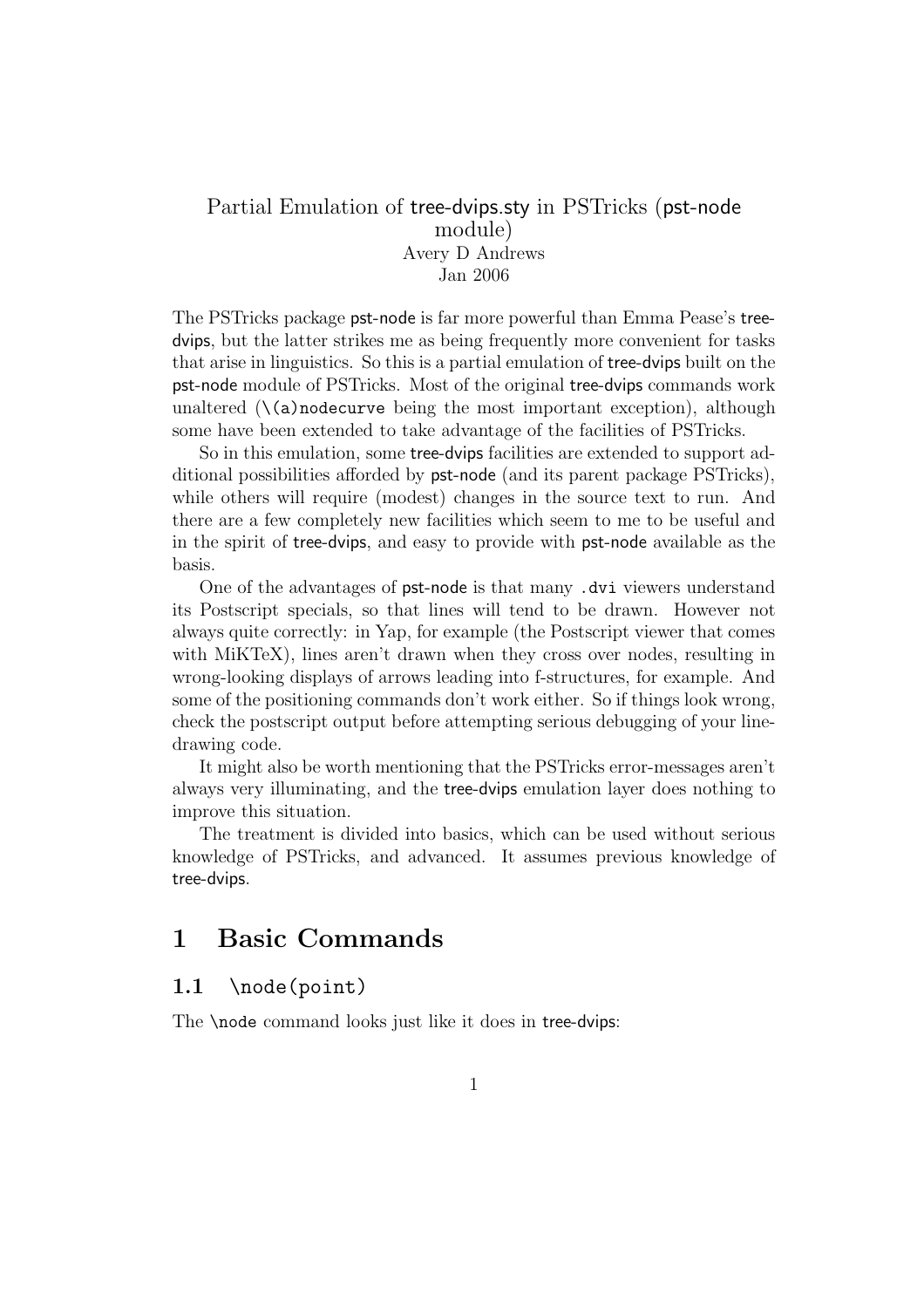#### $(1) \setminus node{label}{stuff}$

stuff can be anything, even a regular PSTricks node.

\nodepoint is slightly extended with an option for the final argument to be an angle, in parentheses:

#### (2) \nodepoint{label}[horizontal displacement][vertical displacement] \nodepoint{label}[displacement](angle}

where the displacements are dimensions, and the angle is a number, 0 by default, so sole displacement is always horizontal to the right.

#### 1.2 \treelinewidth

This is a dimension, setting the default width of the lines produced by the node connection commands. Its default is .4pt, rather thinner than default PSTricks lines. So if we want the thicken up the node connection lines a bit, this will do the trick:

#### (3) \treelinewidth=.6pt

The linewidth graphics parameter in individual line-drawing commands overrides this.

#### 1.3  $\setminus$  (a) nodeconnect

\nodeconnect takes the same arguments as in tree-dvips, with a final optional [ ] argument taking PSTricks graphics parameters:

(4) \nodeconnect[from loc]{from node}[to loc]{to node}[gr. params]

The locations are the usual edges and corners,  $t$ ,  $tr$ ,  $r$ ,  $br$ ,  $b$ ,  $b$ ,  $b$ ,  $1$ , and  $t$ 1, with the obvious interpretations.

So here's an example:

(5) Some fairly  $\frac{\text{Some fairly}}{\text{silly stuff}}$  explained

which is produced by this input:

(6) \node{a}{\begin{tabular}{c}Some fairly\\silly stuff\end{tabular}}\hskip 3e \node{b}{explained} \nodeconnect[r]a[l]b[linewidth=1pt, nodesepB=.5ex]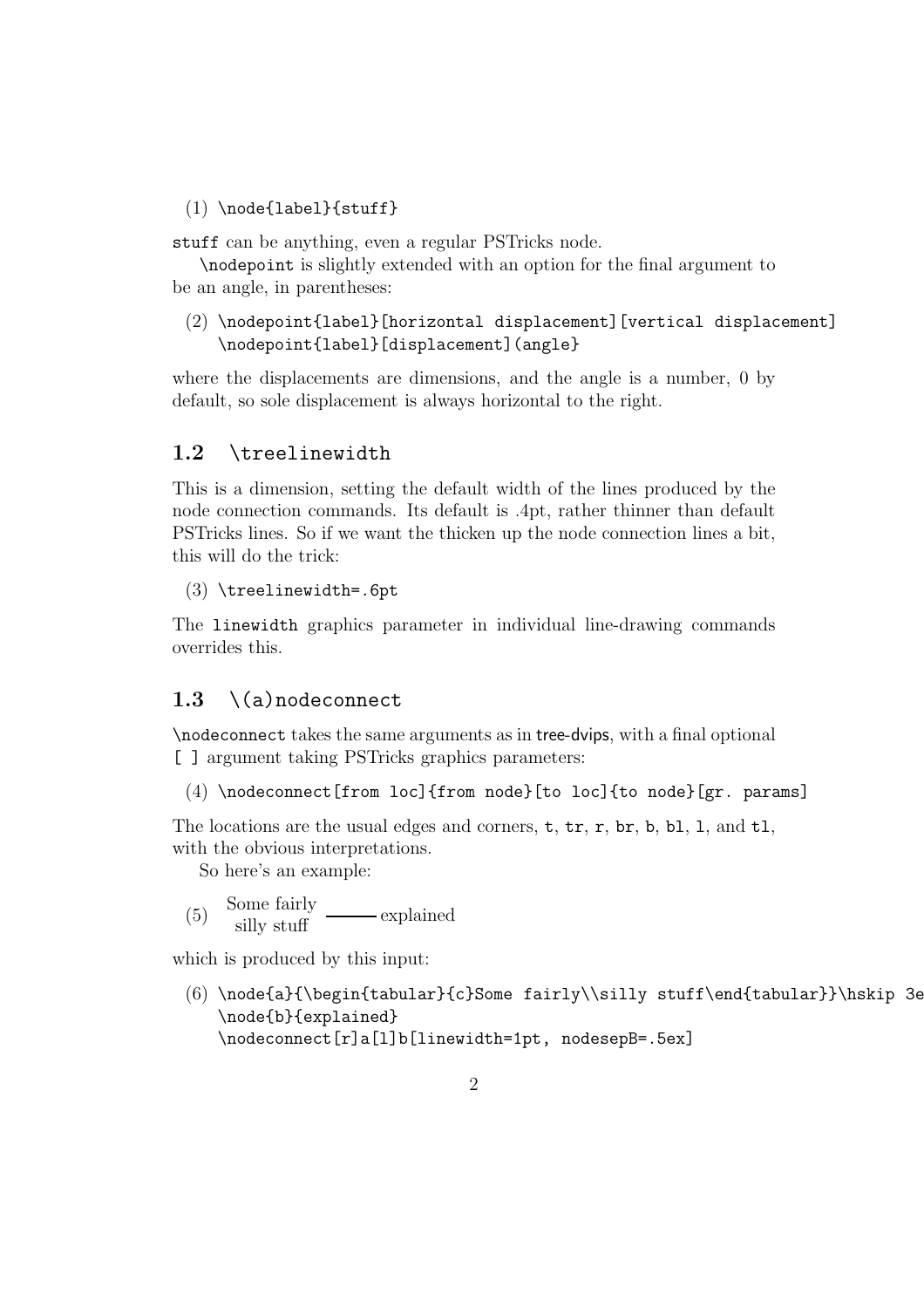The final (new) [ ] argument allows many further properties of the line to be set; for example we get this:

(7) Some fairly  
silly stuff 
$$
\longrightarrow
$$
 explained

from this:

(8) \node{a}{\begin{tabular}{c}Some fairly\\silly stuff\end{tabular}}\hskip 3e \node{b}{explained} \nodeconnect[r]a[l]b[linewidth=1pt, nodesepB=.5ex, arrows=->>]

For the full assortment of graphics parameters, see the PSTricks documentation, but here are some that strike me as useful in the present context:

- (9) a. nodesep=Xdim, nodesepA=Xdim, nodesepB=Xdim: the distance between the edge of the node and the endpoints of the connection line; nodesep applies to beginning and the end, nodesepA only to the beginning, and nodesepB only to the end.
	- b. arrows=ARR: the style of arrow head, stated iconically (value of gives no arrowhead)
	- c. linewidth=Xdim
	- d. dashed: (no value)
	- e. dash=Xdim Ydim: Xdim is the length of the blank portion, Ydim of the dashes
	- f. dotted: (no value)

\anodeconnect takes all the same arguments as \nodeconnect, but draws an arrowhead at the end of the connection. So from this:

(10) \node{a}{\begin{tabular}{c}Some fairly\\silly stuff\end{tabular}}\hskip 3e \node{b}{explained} \anodeconnect[r]a[l]b[nodesepB=.5ex]

We get this:

(11) Some fairly  $\xrightarrow{\text{Some fairly}}$  explained

You can or course specify an arrows parameter with anodeconnect, but if you do, plain old nodeconnect would do the job as well.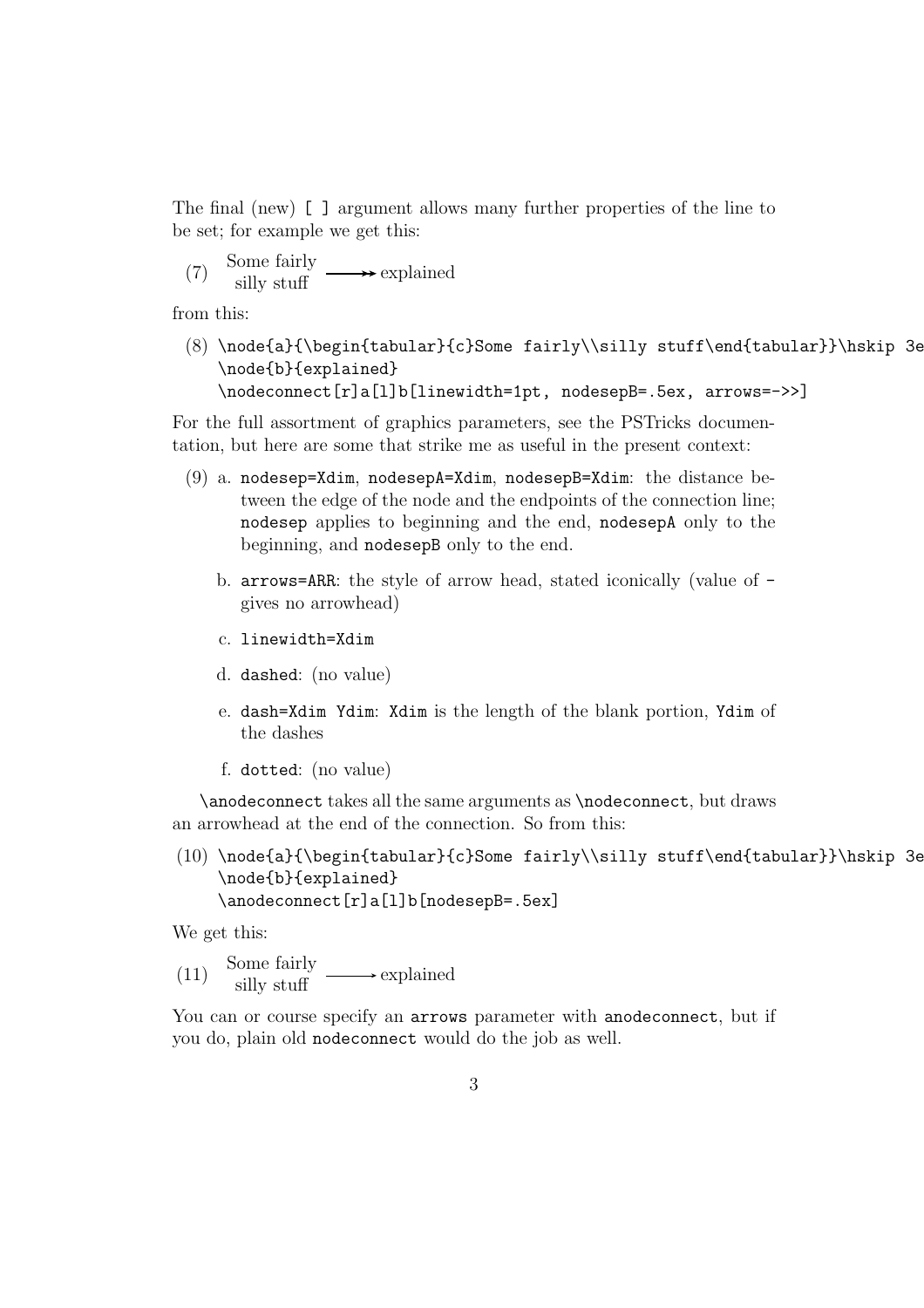## 1.4 \arrow(width|length)

These aren't implemented, since the PSTricks scheme is so different. Use:

(12) \psset{arrowsize=Xdim Y, arrowlength=Z. arrowinset=W}

pst-tree-dvips-emu.sty sets defaults which look decent to me.

### 1.5  $\setminus$  (a) nodecurve

Not a full implementation, because the way in which PSTricks handles curvature of links between nodes is quite different from the way in which treedvips does (and, I'd say, is better). tree-dvips requires a final argument which specifies the curvature in terms of a dimension, with no sensible default, while PSTricks uses a number that does have a sensible default. The current \anodecurve command simply doesn't read this final argument, so it will be dumped into the text, so that an the input:

(13) \node{a}{the dog}\hskip 5em\node{b}{barked} \nodecurve[tr]a[tl]b{2ex}

produces this wrong result

 $(14)$  the dog barked 2ex

What we have instead to specify curvature is an optional argument in parentheses, containing one or two numbers, the bigger the number, the bigger the 'pull' of the curve away from its beginning or final endpoint. So to get this:



we write this:

 $(16) \node{a}{the dog}\hskip-0.1em\mod{b}{barked}$ \nodecurve[tr]a[tl]b(1.3)

And this:

(17) \node{a}{the dog}\hskip 5em\node{b}{barked} \nodecurve[tr]a[tl]b(2,.4)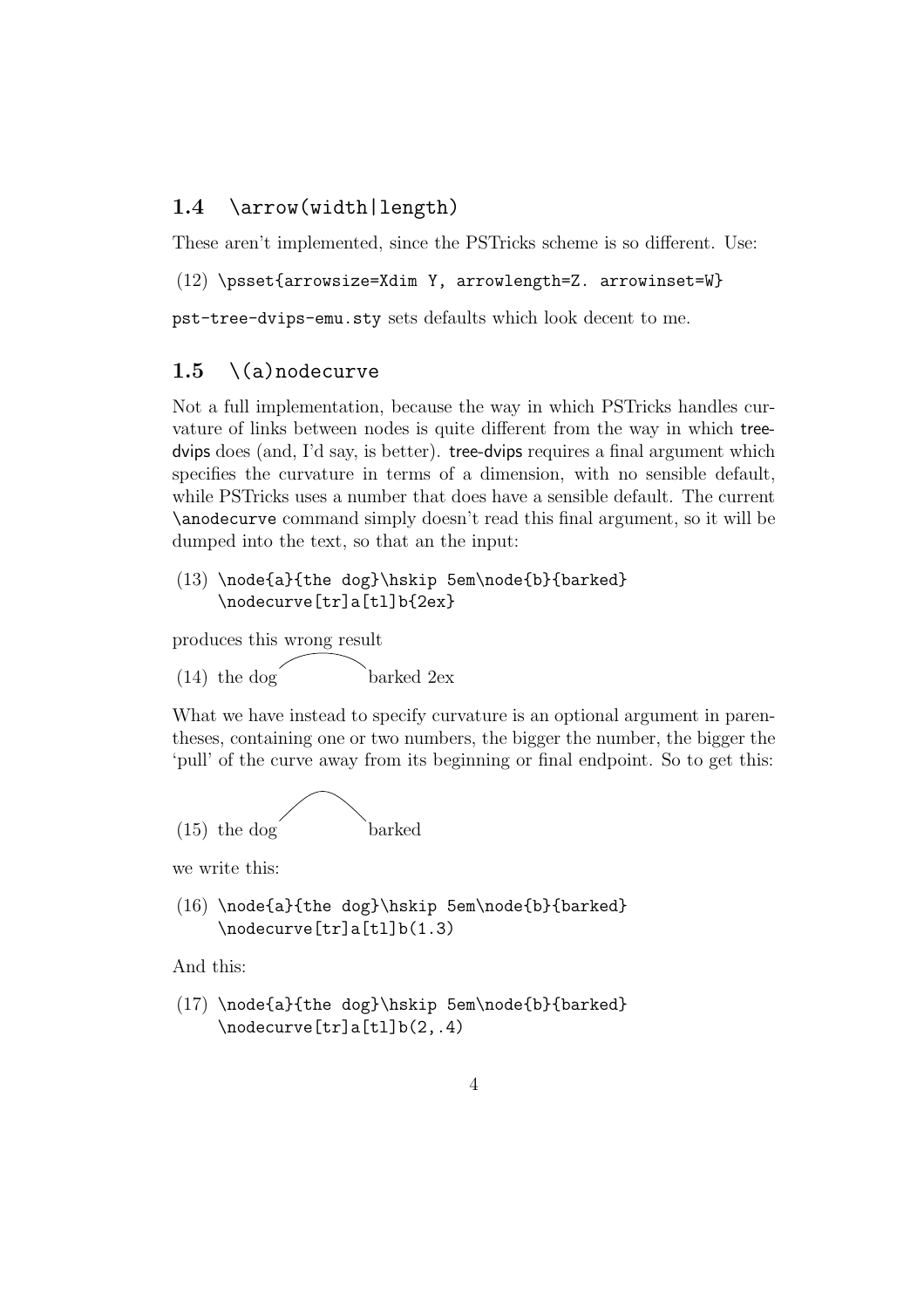

And finally we get all the usual graphics parameterss in square brackets at the end. Of these, there are two that are specifically important for curves, angleA and angleB. These specify the angle at which the line goes from its source and two its target node. If nothing is specified, this is determined by the position just as in tree-dvips. So we can 'flatten' the curve above by writing for example:

 $(19)$  the dog barked

An angle of 0 degrees points to the right edge of the page.

## 1.6  $\setminus$  (a) barnodeconnect

As in tree-dvips.sty, except with final graphics parameters. So we get this:

(20) connect some words with a barnodeconnect command

from this:

(21) \node{a}{connect} some words with a \node{b}{\tt barnodeconnect} command \barnodeconnect {a}{b}

A useful set of options is  $offset(A|B)$ , which shifts the connection points to the left or right, so that:

 $(22)$  \node{a}{connect} some words with the \node{b}{barnodeconnect} command \barnodeconnect[2ex]{a}{b}[offsetB=3em]

produces:

(23) connect some words with the barnodeconnect command

And if we want an arrow at the end, we can use \abarnodeconnect, which takes all the same options.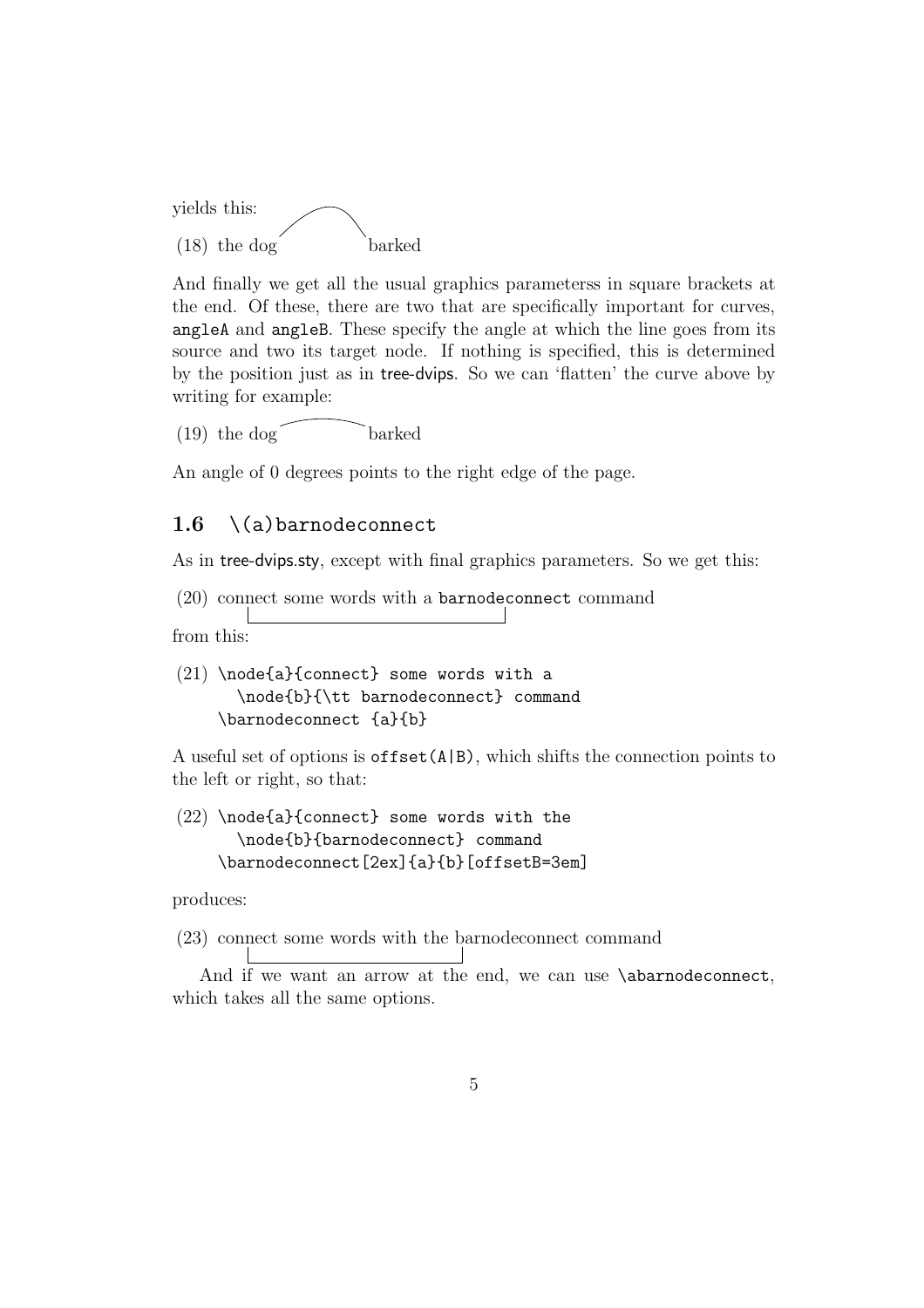# 1.7 \nodetriangle

\nodetriangle{a}{b}[gr. params] draws a triangle with apex at bottom of a, and base the top side of b (for 'triangles of laziness') in syntax trees).

## 1.8 \node{circle|oval|box}

Circle and oval require dimensions to be specified, but since I have hopes of eventually overcoming this limitations, the specifications are in parentheses even though they're obligatory. For the circle there is one dimension, the radius, for the oval, two: (height,width). Here's some sample input:

 $(24)$  \makespace{2em}\node{a}{A} \nodecircle{a}(1em)[linewidth=1pt, linestyle=dotted]\\[4ex] \makespace{2em}\node{a}{A}  $\n\mod{a}(2em, 1em)\1[4ex]$ 

These commands differ from the PSTricks ovalnode, etc, in that they don't create nodes (ovalnodes containing text are bigger than a plain node containing the same text), but just draw lines around a pre-existing node.

The \nodebox{node} box works as in tree-dvips, drawing the box at a distance of \nodemargin around its content. Put as usual, there's an optional square-bracketted graphics parameter argument, which can be used to specify the corner-rounding framearc parameter:

(25) a. Some Stuff

b. \node{a}{Some Stuff\$\/\$} \nodebox{a}[framearc=.3]

# 2 More advanced

These commands depend on a bit more of a knowledge of PSTricks than the previous ones.

## 2.1 \putpoint, \putstuff

\putpoint one puts a PSTricks point node at a position relative to a treedvips node center or corner. The usage is: